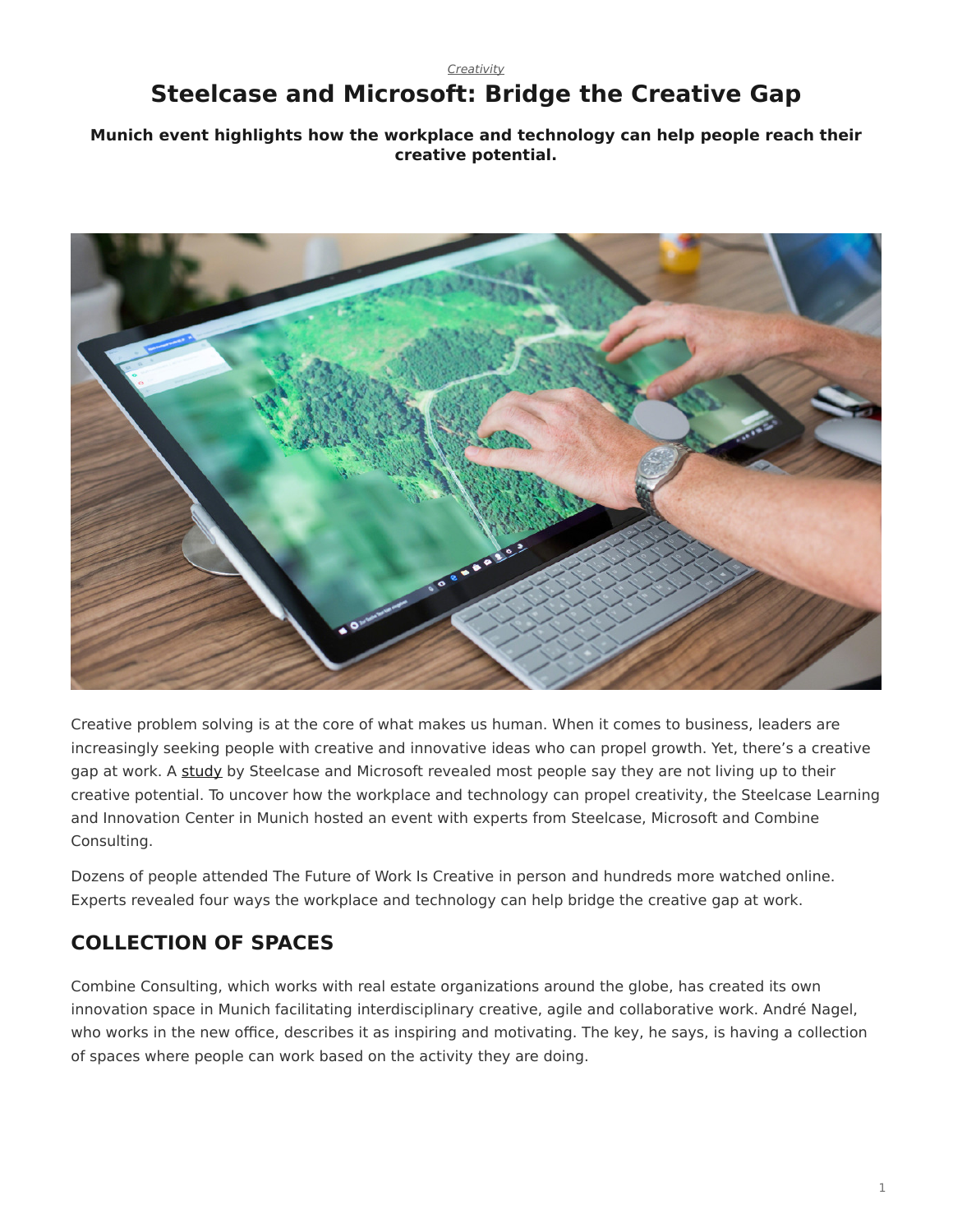

The flexible structure provides areas for communication, collaboration, concentration and community. People can pick from project rooms, conference zones, quiet places to focus or rejuvenate or open and screened areas available to everyone. Everyone can work where their tasks are best supported. Nagel explained the staff and managers were integrated into the workplace redesign at an early stage to develop a successful concept for the company.

### **INTEGRATING PLACE + TECHNOLOGY**

"[Digital transformation](https://www.steelcase.com/research/articles/topics/technology/race-digitize/) is creating increasingly complex problems that call for creative solutions," said Lea Schumacher, product manager for Microsoft Surface. "Companies must find a way to encourage people's creative potential and promote the creative process."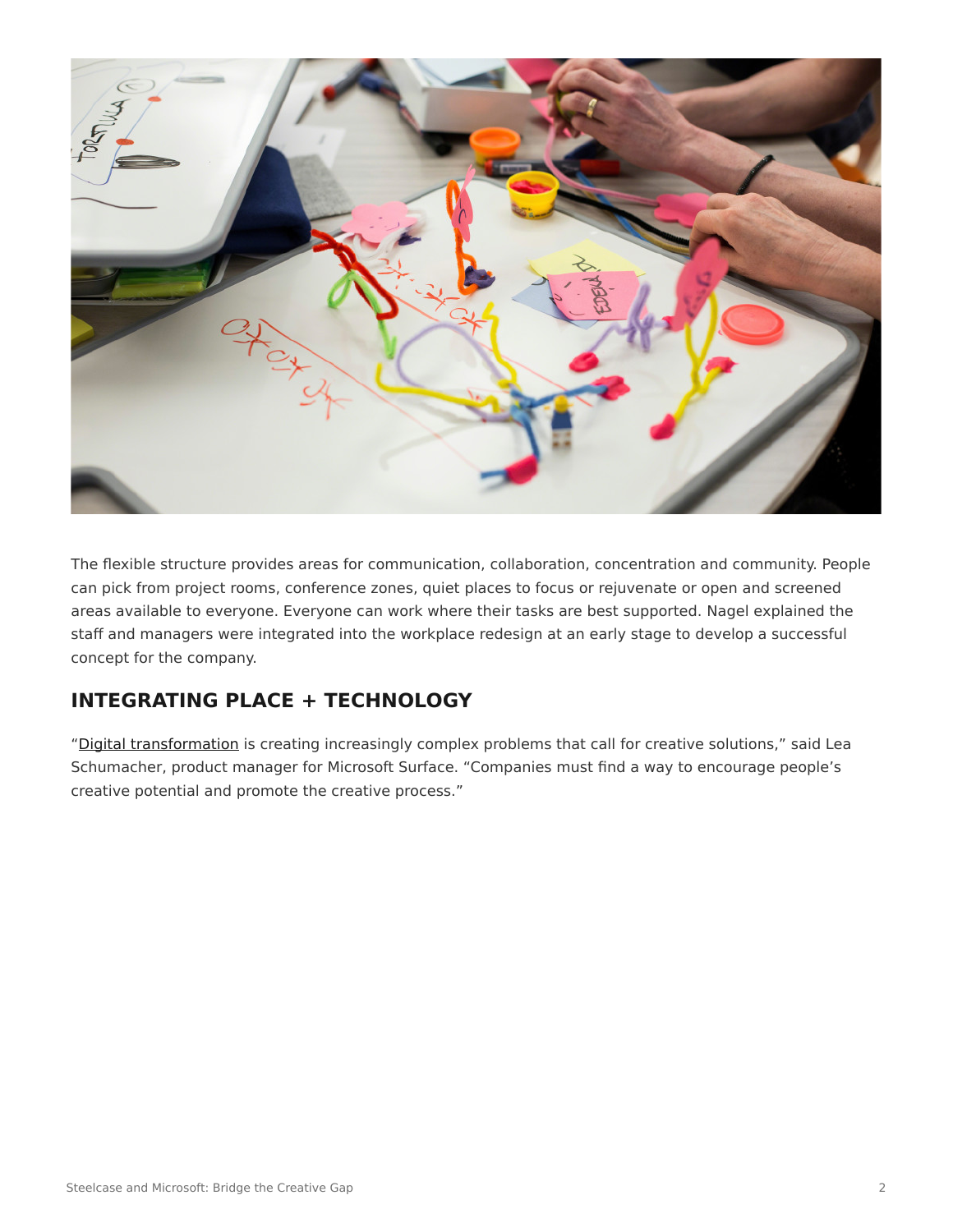

Over the last year and a half, Steelcase and Microsoft have worked together to create places where people can be creative and ideas flourish. There's a rhythm to the [creative process.](https://www.steelcase.com/research/articles/topics/creativity/creative-shift/) People come together to generate ideas, break apart to focus or collaborate in small groups and then regroup to iterate. Together, Steelcase and Microsoft have designed [Creative Spaces](https://www.steelcase.com/microsoft-steelcase/creativity/), a collection of spaces with an integrated layer of technology to support the creative process.

"Too often companies think about technology and space in silos. They have different departments, IT and facilities, for each," said Michael Held, design director for Steelcase. "But, when you design a workplace by thinking about these things together, you can support people's ability to think creatively and act on ideas."

#### **MODERN IT AT WORK**

Microsoft technology specialist, Julia Eberl, emphasized the important role of modern IT in creative working environments. In the days of classic IT, she said, the workplace consisted of a fixed personal computer and a landline phone with support from an IT department. If something stopped working, employees filled out a form and waited for help — generally powerless and dependent on the company's infrastructure.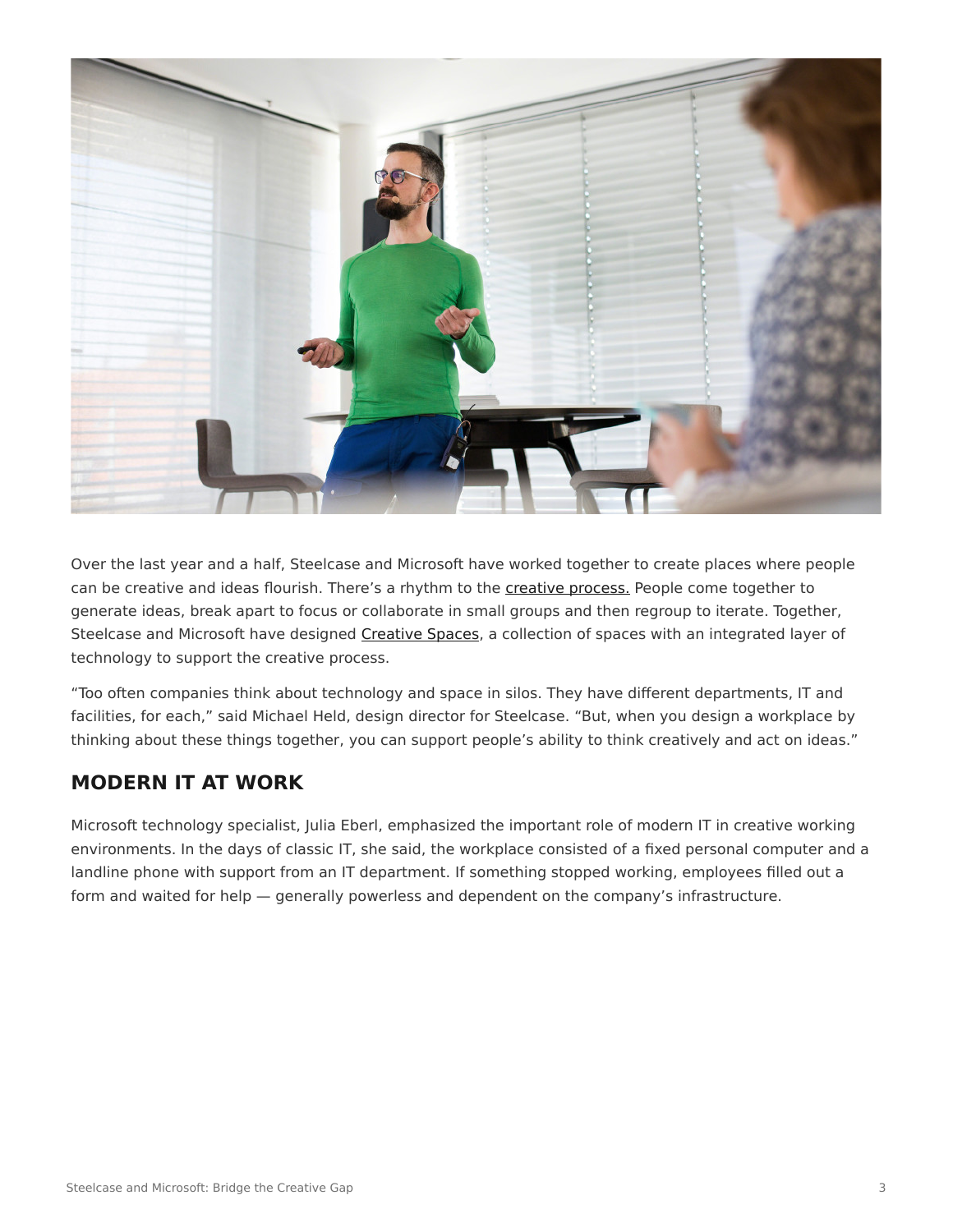

Eberl contrasted that vision with one of modern IT which offers users several different digital and mobile devices along with access to corresponding applications independent of where they are working. People can work as easily from a hotel room or an airplane as they can from their desk. And, if something stops working, they should have immediate access to resources to help them diagnose and fix the problem. A comprehensive integration of technology in the workplace, she says, means the solution can be adapted to each person's individual work situation and provides them with information to support how they work.

### **GLOBAL CONNECTIONS**

Technology and place play key roles as people connect with colleagues in other cities and countries. Microsoft shared how it worked with an international company trying to improve collaboration between locations in Germany and Vietnam. New technology solutions simplified, improved and accelerated communication, promoting cooperation and making projects more dynamic.

Steelcase researchers have spent years studying the tensions between distributed teammates and how the environment can help. Important considerations include the placement of cameras and microphones, planning for a range of team sizes and designing the environment to encourage movement and a range of postures. (Read more: [Making Distance Disappear](https://www.steelcase.com/research/articles/topics/distributed-teams/making-distance-disappear/)).

By thinking about people, place and technology together, The Future of Work Is Creative event helped people envision how a holistic workplace helps people solve problems and supports innovation.

*To see [Creative Spaces](https://www.steelcase.com/microsoft-steelcase/creativity/) from Steelcase and Microsoft and learn more about why they help boost creativity, read [The Creative Shift.](https://www.steelcase.com/research/articles/topics/creativity/creative-shift/)*